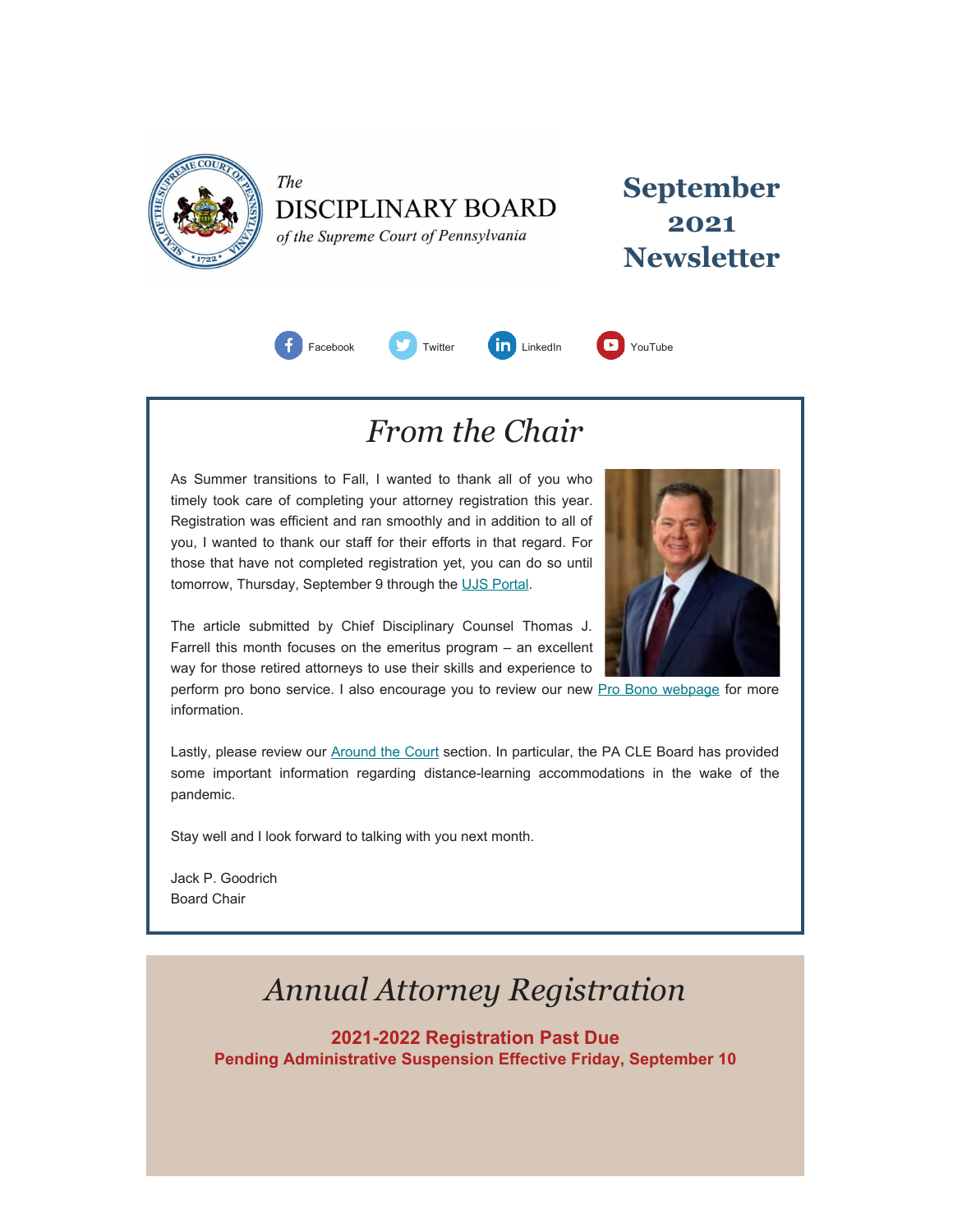

- Disability Inactive 0
- **Example Temporary Suspension 1**
- · Suspension 1
- · Disbarment 2

**Temporary Suspension** [Matthew J. Zeigler](https://www.padisciplinaryboard.org/for-the-public/find-attorney/attorney-detail/83367)

**Suspension** [William T. Krzton](https://www.padisciplinaryboard.org/for-the-public/find-attorney/attorney-detail/22838)

**Disbarment** [Thomas Richard McCarthy, Jr.](https://www.padisciplinaryboard.org/for-the-public/find-attorney/attorney-detail/54632) [Chad M. Salsman](https://www.padisciplinaryboard.org/for-the-public/find-attorney/attorney-detail/87547)

# *Reinstatement Granted*

**August 2021**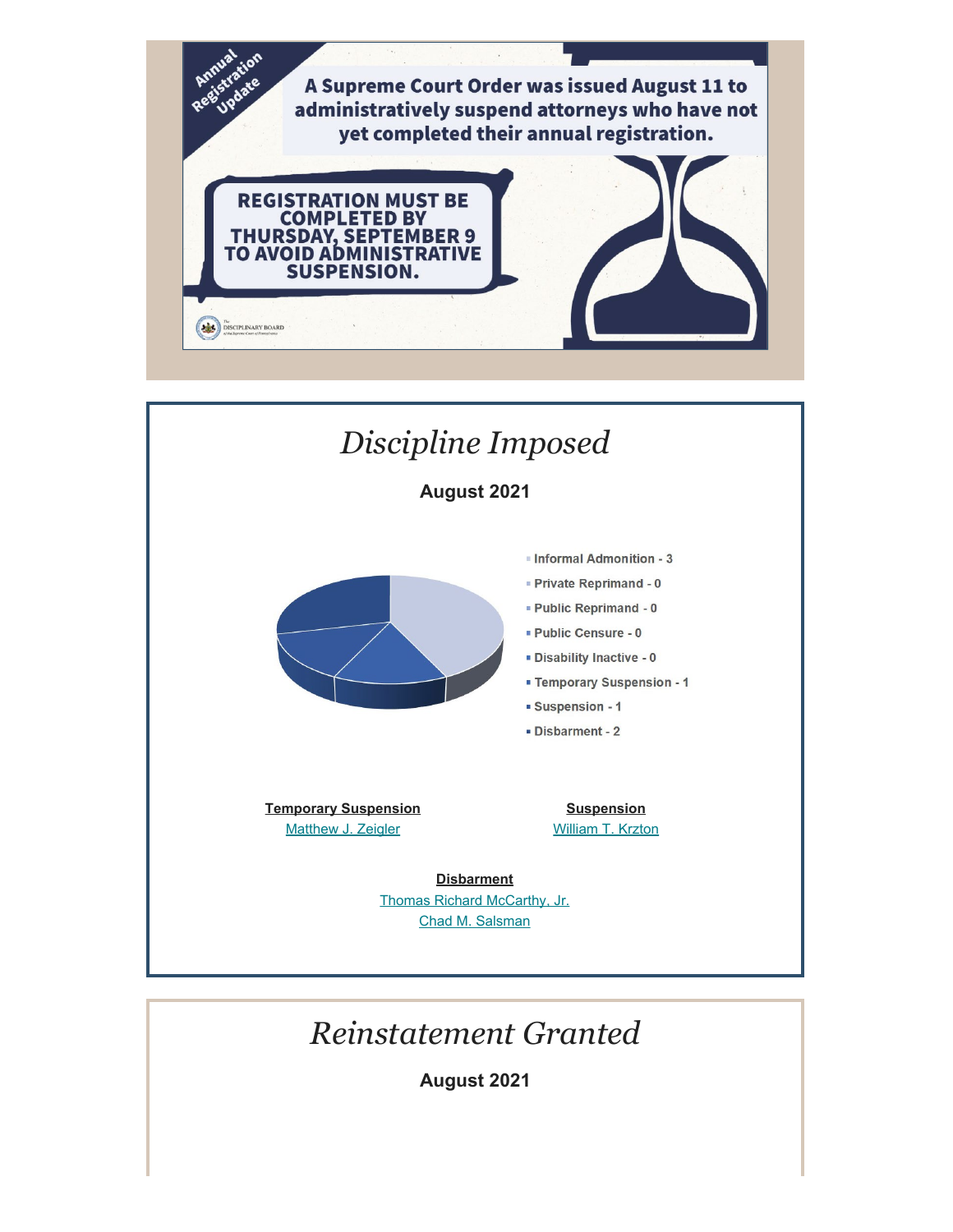

*Note: The above-listed reinstatements reflect only those granted by Supreme Court Order. An attorney listed above whose current license status does not reflect reinstatement has yet to submit the fees necessary to finalize reinstatement.*

### *Upcoming Public Proceedings*

We encourage you to observe our public disciplinary and reinstatement hearings, oral arguments, and public reprimands on the [Board's YouTube channel.](https://www.youtube.com/channel/UC7Rzfgcm91b2y3TRTXAViHw) View "Upcoming Public Proceedings" at the bottom of the Board's home page, [www.padisciplinaryboard.org.](https://www.padisciplinaryboard.org/)

#### *September*

September 9 - Anthony M. Crane - Reinstatement Hearing September 29 - Erik Benjamin Cherdak - Disciplinary Hearing September 30 - Erik Benjamin Cherdak - Disciplinary Hearing

#### *October*

October 5 - John Anthony Costalas - Reinstatement Hearing October 6 - Joshua M. Briskin - Disciplinary Hearing October 13 - Joseph A. Gembala, III - Reinstatement Hearing

#### *November*

November 4 - Herbert Karl Sudfeld, Jr. - Reinstatement Hearing November 17 - Joshua Lawrence Gayl - Reinstatement Hearing November 18 - Joshua Lawrence Gayl - Reinstatement Hearing

#### *December*

December 9 - Alan Kane - Disciplinary Hearing December 10 - Alan Kane - Disciplinary Hearing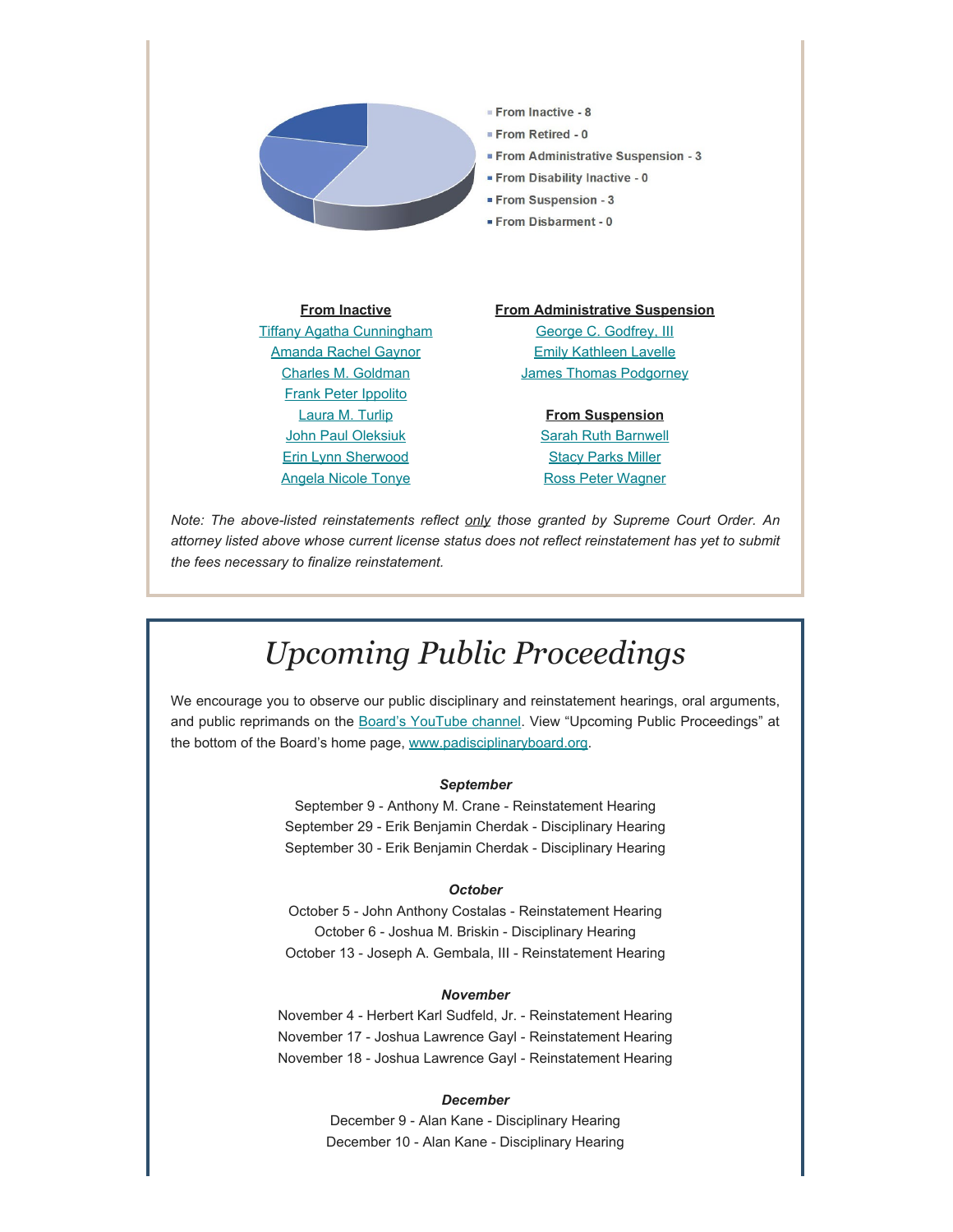#### *To Be Scheduled*

Julie Chovanes - Public Reprimand Thomas James Fieger, Jr. - Public Reprimand

*Scheduled proceedings begin at 9:30 am unless otherwise noted.*

### *CDC Corner*

#### **A Call to Action: Pro Bono Services Provide Greater Access to Justice**

Recently, Chief Justice Baer [wrote the bar](https://www.padisciplinaryboard.org/Storage/media/pdfs/20210504/210334-2021cjprobonoletter.pdf) and urged us all to donate our services pro bono to assist individuals and nonprofits in need. I want to highlight a way in which those of us who have retired can use our skills and experience to contribute to this effort: the emeritus program.

Emeritus status under [Rule 403](https://www.padisciplinaryboard.org/for-attorneys/rules/rule/5/The%20Pennsylvania%20Rules%20of%20Disciplinary%20Enforcement#rule-389) of the Pennsylvania Rules of Disciplinary Enforcement is a registration option for lawyers who have transferred to retired status per Pa.R.D.E. 219(i) but still wish to contribute their services as lawyers. Rather than the current \$225 registration fee, emeritus attorneys pay a \$35 annual fee. An emeritus attorney is restricted to pro bono work; she cannot receive or expect compensation for her legal work. She must do her work under the auspices of an eligible legal aid organization.

The one-page [emeritus application form](http://www.padisciplinaryboard.org/for-attorneys/forms/#EmeritusRegistration) can be found on the Disciplinary Board's website. Before the attorney can represent clients, the eligible legal aid organization also must submit a [one-page](http://www.padisciplinaryboard.org/for-attorneys/forms/#EmeritusRegistration) [form,](http://www.padisciplinaryboard.org/for-attorneys/forms/#EmeritusRegistration) completed and signed by its supervising attorney. The emeritus attorney can send the legal aid organization form together with her application, or the organization can send it separately. Right now, turn-around time on emeritus applications is one to two days.

The Disciplinary Board does not pre-approve eligible legal aid organizations nor does it maintain a comprehensive list of them. The Rule requires only that they must be not-for-profit organizations that provide legal services, that they have malpractice insurance to cover the emeritus attorney, and that they will provide "training and support to the emeritus attorney." [Pa.R.D.E. 403\(e\), \(f\)\(3\),](https://www.padisciplinaryboard.org/for-attorneys/rules/rule/5/the-pennsylvania-rules-of-disciplinary-enforcement#rule-389)  $(4)$ . The rules do not define what the training and support must be. It is safe to assume that the Office of Disciplinary Counsel will defer considerably to the judgment of the emeritus attorney and her legal aid supervisor.

Emeritus attorneys must satisfy reduced CLE requirements: six substantive and two ethics credits every year. (*See* [Pa.R.C.L.E. 105\(d\)](https://www.pacle.org/rules-and-regulations#rule_105)). Many legal aid organizations and county bar associations offer free or inexpensive CLEs to attorneys who do pro bono work. Attorneys who provide pro bono legal services also can obtain [one credit for every five hours of pro bono service](https://www.pacle.org/providers/pro-bono), up to three credits per year.

The attorney registration office sends each emeritus attorney a renewal form in December, which the attorney must return with the \$35 fee by January 31. The legal aid organizations do not need to renew their verifications.

The Board's website has more [information on emeritus status](https://www.padisciplinaryboard.org/for-attorneys/resources#Emeritus), and attorney registration staff are available to assist at [atty.registration@pacourts.us](mailto:atty.registration@pacourts.us).

There is a need for pro bono attorneys in nearly all areas of practice and in ways more than I can imagine. The Disciplinary Board website has a [new page](https://www.padisciplinaryboard.org/for-attorneys/pro-bono) that directs attorneys to pro bono opportunities, but the possibilities are endless so long as it is pro bono and the insurance and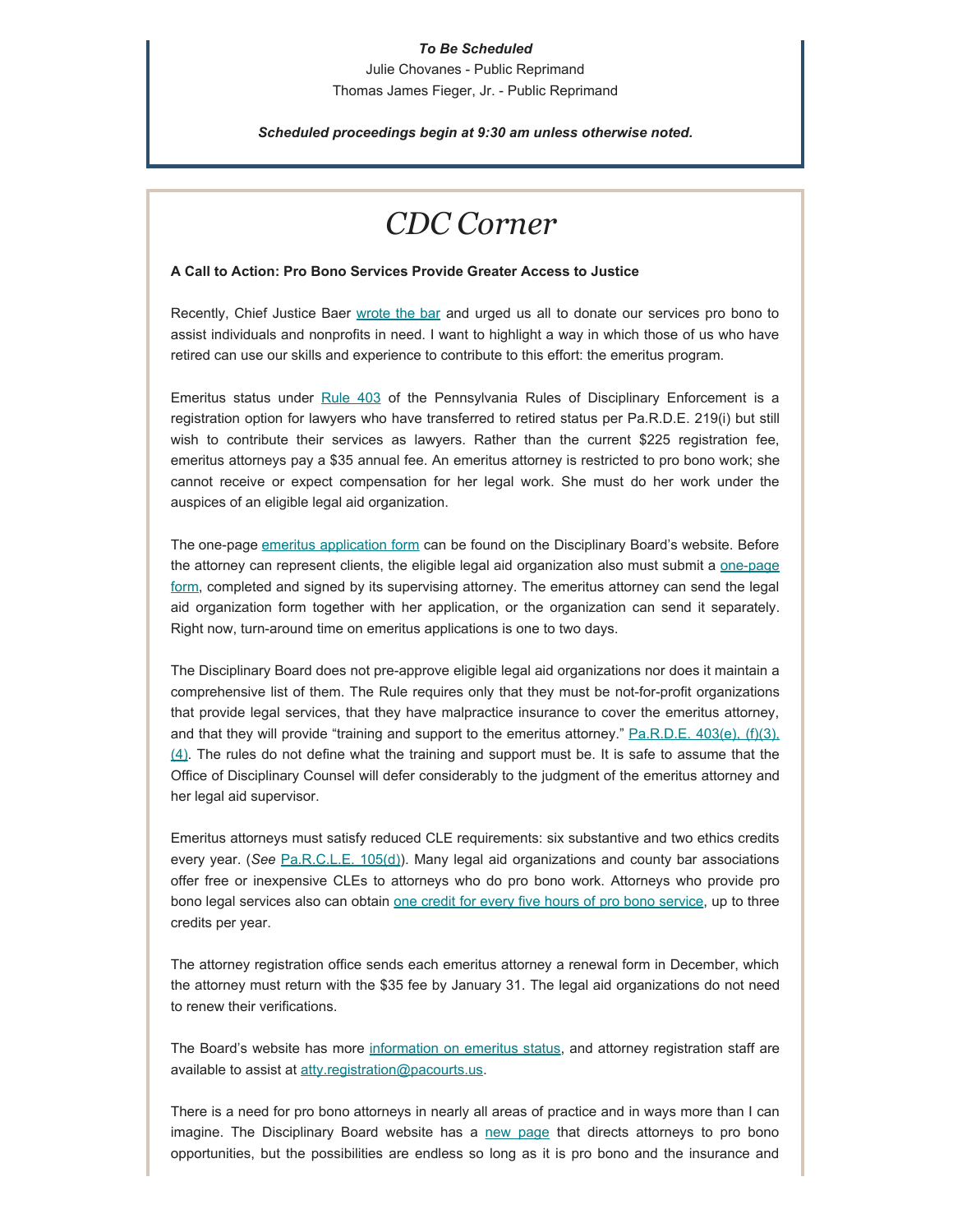supervision requirements are met.

Throughout our careers, we all have experienced how our license and expertise enable us to help people. I hope for all of us that our retirements will be a time to relax and reflect upon lives welllived, but also to enjoy sharing our hard-earned wisdom with society. It needs it. The emeritus program can be one way to honor and continue our status as counselors and maybe even sages.

Thomas J. Farrell Chief Disciplinary Counsel

# *Articles of Interest*

**One Chance Too Many: Pennsylvania Lawyer Suspended after Repeat Thefts by Employee**

A [Pennsylvania lawyer has been suspended](https://www.abajournal.com/news/article/lawyer-who-gave-perfect-secretary-a-second-chance-after-theft-is-suspended-after-misjudging-her) for thefts made by his "perfect secretary," after he gave her a second chance after learning of her misappropriation from an estate account.

[William T. Krzton](https://www.pacourts.us/assets/opinions/DisciplinaryBoard/out/86DB2020-Krzton.pdf), of Allegheny County, employed Joy Hale, a nonlawyer, in a position where her duties included preparing estate administration forms, preparing estate account checks for signature, and all of the accounting for estates. He described her as a good employee, the "perfect secretary." Krzton allowed her to manage the estates unsupervised. He failed to review or reconcile estate account records and statements.

For this reason he was surprised when he learned in 2013 that Ms. Hale had stolen \$3,300 from an estate account for Krzton's aunt. Krzton reasoned that the amount stolen was no more than the fee he earned on the estate, so he treated the theft as such and recouped the money from Ms. Hale by reduction in salary. He did not terminate Ms. Hale's employment, remove her from handling estates, or increase supervision of her activities.

In 2016, a complaint from an executor led to the revelation that Hale had stolen over \$96,000 from an estate. Hale also prepared an elaborately forged bank statement to conceal her actions. Further investigation revealed that Hale had stolen over \$191,000 from seven estate accounts.

In spite of these revelations, Krzton did not terminate Hale's employment for nearly two months. He explained he was busy with pressing client matters and needed her to train new employees, and because she was computer literate, unlike him.

The Disciplinary Board found Krzton guilty of violating several Rules of Professional Conduct, including those requiring maintenance of trust account records and supervising staff. It did not find him personally responsible for the thefts under RPC 1.15 or guilty of dishonest conduct under Rule 8.4(c). The Board found mitigating factors, including Krzton's long career without disciplinary action, his general reputation for honesty, partial restitution, and his cooperation in the investigation of Hale's thefts and the disciplinary inquiry.

The Board examined several cases in which lawyers had failed to supervise their staff resulting in thefts or other misconduct by staff, and concluded that suspension for six months was appropriate. The Supreme Court concurred and imposed that suspension on Krzton.

**Neurodiverse Lawyers Have a Place in the Practice, Autistic Attorney Argues**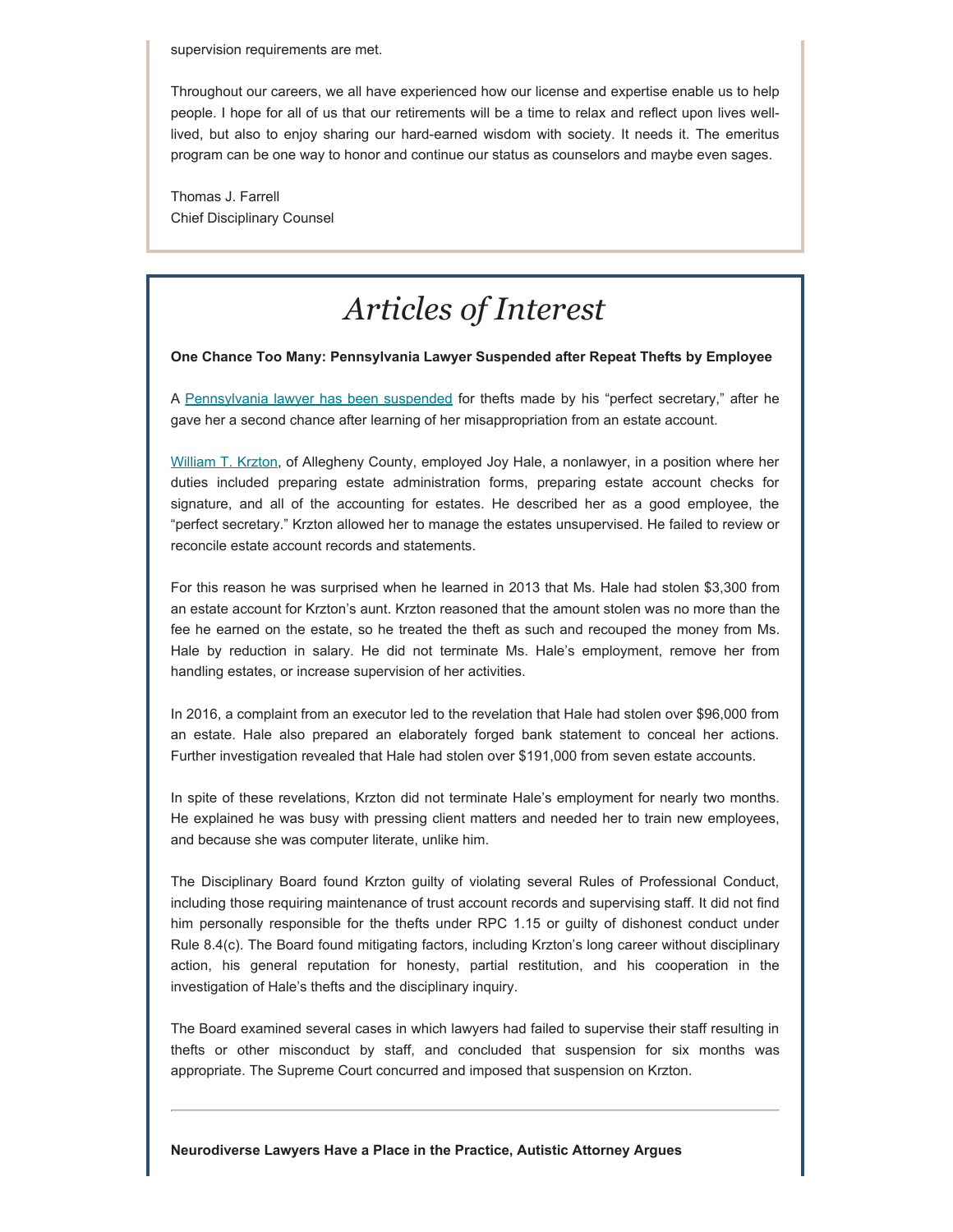Florida lawyer **[Haley Moss](https://haleymoss.co/) did not take a conventional path** into the practice of law. She was diagnosed as autistic at the age of three, and did not speak before that age. She learned to speak through play with toys, worked with occupational and speech therapists, and rode horses. A lot of her early language was echolalia—speech patterns and phrases often learned from other people, books, movies, or television. She did not develop the ability to speak in her own words until the first grade.

She found more comfort in writing than in speaking, and wrote her first book at the age of fifteen. She graduated from high school and enrolled at the University of Florida, where she majored in psychology, because she believed that as an autistic person who does not naturally understand people, the study of the workings of the human mind would be her best path to understanding other people. At college she found that her passions were for writing, speaking, and helping others understand the neurodiverse community.

After college she attended the University of Miami School of Law, [graduating in 2018](https://www.abajournal.com/magazine/article/finding-my-voice). She chose law because lawyers communicate both orally and in writing, engaging in persuasion and changing attitudes. Currently she is the principal of Haley Moss LLC, from which she engages in writing, speaking, and education of the public and the legal community on the challenges and capabilities of the neurodiverse community. She has written four books and numerous articles, and engages in speaking, teaching, and advocacy for the neurodiverse community, as well as serving as an adjunct professor at Taylor University in the Psychology department.

Neurodiversity refers to the concept that certain developmental conditions classed as disorders are normal variations in the brain. The concept points to the fact that people who have these features have difficulty dealing with some parts of life the way others do, but also have strengths. Examples of neurodiverse conditions include autism and attention deficit hyperactivity disorder (ADHD).

In her book *[Great Minds Think Differently: Neurodiversity for Lawyers and Other Professionals](https://haleymoss.co/publications/)*, Moss argues that law firms can benefit, in business terms, from including neurodiverse professionals on their teams. She provides guidance for firms looking to add neurodiverse employees, develop better working relationships with neurodiverse clients, and create more supportive workplaces to help their neurodiverse employees succeed. She also argues that neurodiverse professionals can help their firms by providing alternate perspectives, seeing problems in new ways, and helping firms to understand and effectively represent neurodiverse clients.

In a [Modern Law Library podcast](https://legaltalknetwork.com/podcasts/aba-journal-modern-law-library/2021/08/how-neurodiverse-lawyers-can-thrive-in-the-profession-and-change-it-for-the-better/), Moss discusses her own journey as a child who was nonverbal to an adult with a law degree and numerous public speaking engagements. She provides advice for students entering law school or attempting to pass the bar exam, and for people who never received a diagnosis but have wondered whether they may have a condition such as ADHD or autism.

Although Moss is the first openly declared Florida lawyer with autism, many suspect that the incidence of neurodiversity in the legal community is greater than has been measured. A  $2016$ [study](https://journals.lww.com/journaladdictionmedicine/Fulltext/2016/02000/The_Prevalence_of_Substance_Use_and_Other_Mental.8.aspx) found that 12.5% of lawyer respondents to a survey about mental health reported having attention deficit hyperactivity disorder, compared to an incidence of about 4-8% in the general population. Neurodiverse attorneys may already be contributing more to the legal community than generally believed.

**Lawyer Escapes Suspension for Elder Neglect Conviction**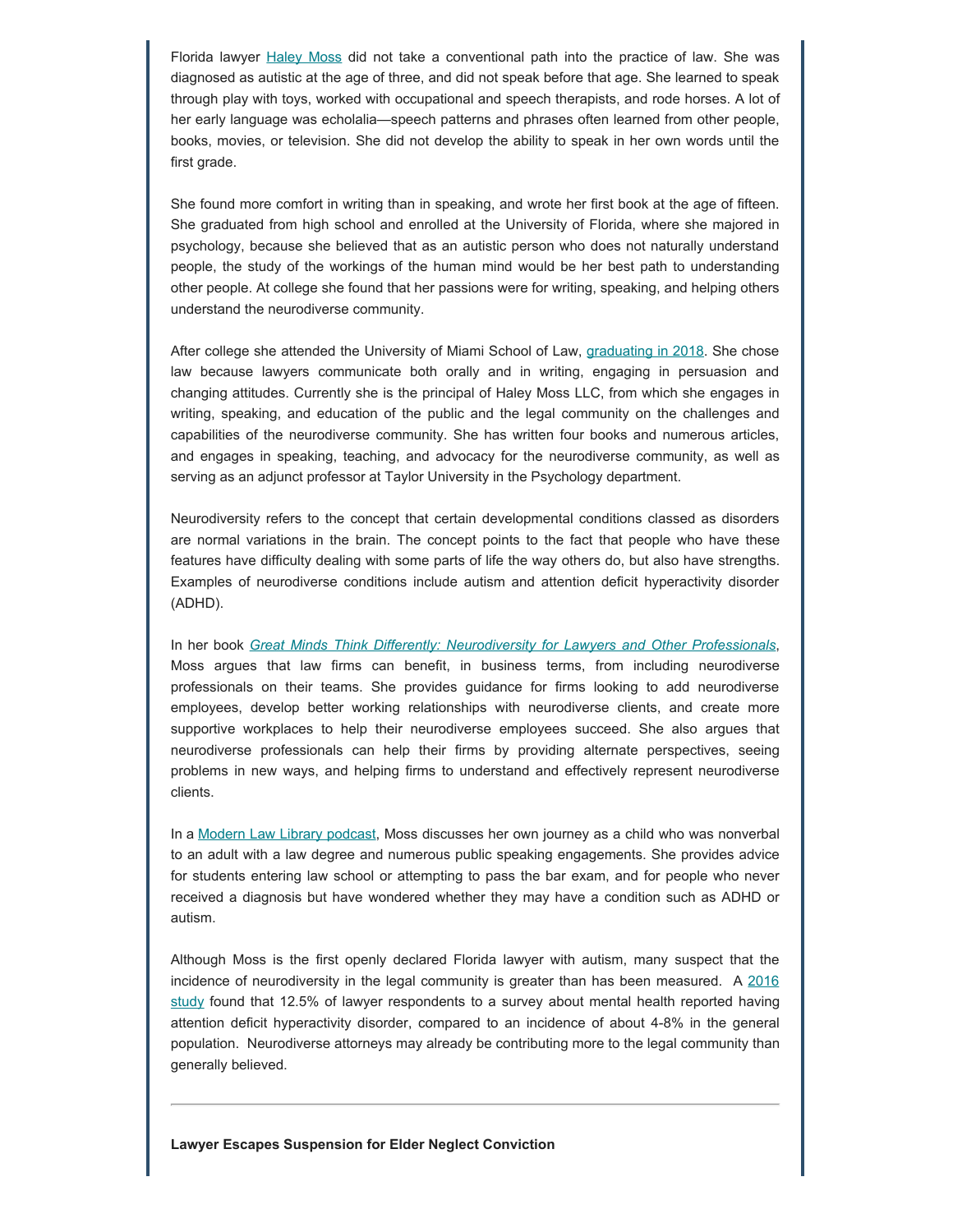A [Massachusetts Supreme Court Justice determined](https://bbopublic.blob.core.windows.net/web/f/BD2020-031.pdf) that the public interest did not require the interim suspension of a lawyer who was convicted of six counts of neglect of an adult with severe impairments. Lawyer [Carlton Vose was convicted of the charges](https://www.abajournal.com/news/article/lawyer-escapes-interim-suspension-after-conviction-stemming-from-impaired-mothers-wandering) after his elderly and disabled mother was found wandering in public on several occasions and living in poor conditions. She was expelled from two nursing homes, the first time after attempting to climb the fence, the second after pulling a fire alarm to make the facility's automatic doors open so she could escape. Vose appealed his convictions, and also filed a civil rights suit against the city of Pawtucket, Rhode Island, alleging violation of his and his mother's rights.

Justice Scott L. Kafker defined his role as determining whether the public interest required that Vose be suspended while appeals and disciplinary proceedings were pending. He noted that Vose's crimes were not related to his practice, and that they did not involve interference with the administration of justice, dishonesty, fraud, deceit, or misrepresentation. He determined that the interest of the public did not require Vose's interim suspension.

He did, however, note the potential for clients to be adversely affected if they were unaware of Vose's legal problems, or if they unknowingly entered into a representation that would be disrupted if Vose were ultimately suspended or disbarred. He concluded that the protection of the public would best be served by requiring Vose to disclose to present and future clients that he had been convicted of the offenses, and that he may face imprisonment or removal from the practice of law. He was also required to make this disclosure to counsel for all parties in pending matters. Justice Kafker denied the motion for interim suspension without prejudice, noting that it could be reviewed if events showed a risk to the public, with Vose's compliance with the disclosure requirement as a relevant factor.

#### **John Morton-Finney: Education Never Ends**

This month we salute Indiana attorney [John Morton-Finney](https://www.blackpast.org/african-american-history/john-morton-finney-1889-1998/). He was born in 1889, the son of a former slave. Upon reaching adulthood, he joined the 24th Infantry Regiment of the United States Army and fought in the Philippines. After being honorably discharged from the army in 1914, he earned his first degree in 1916 from Lincoln College in Jefferson City, Missouri.

During this period he married and began teaching to support his family. He taught at Crispus Attucks High School in Indianapolis. Eventually, Morton-Finney became the dean of foreign languages at the high school and taught African American youth the importance of quality education for 47 years.

Despite his full-time employment, he continued his education. He successfully completed all of the degree requirements to receive his Ph.D. in Education at Indiana University, but he decided to turn down the degree. He then undertook the study of law, and earned his first law degree from Lincoln College in 1935 at the age of 46. He was admitted to the Indiana bar and went into private practice. He earned a J.D. from Indiana University in 1946 at the age of 57, and another academic degree from Butler University at the age of 75.

Morton-Finney argued cases before the Indiana Supreme Court. In 1972, at the age of 83, he was admitted to practice law before the United States Supreme Court. He was inducted to the National Bar Association Hall of Fame in 1991.

He did not give up his lifelong quest for education. At age 96, he earned his Doctor of Letters degree through Lincoln College (now University).

He continued to practice law nearly until the end of his life. He finally retired in 1996. At that point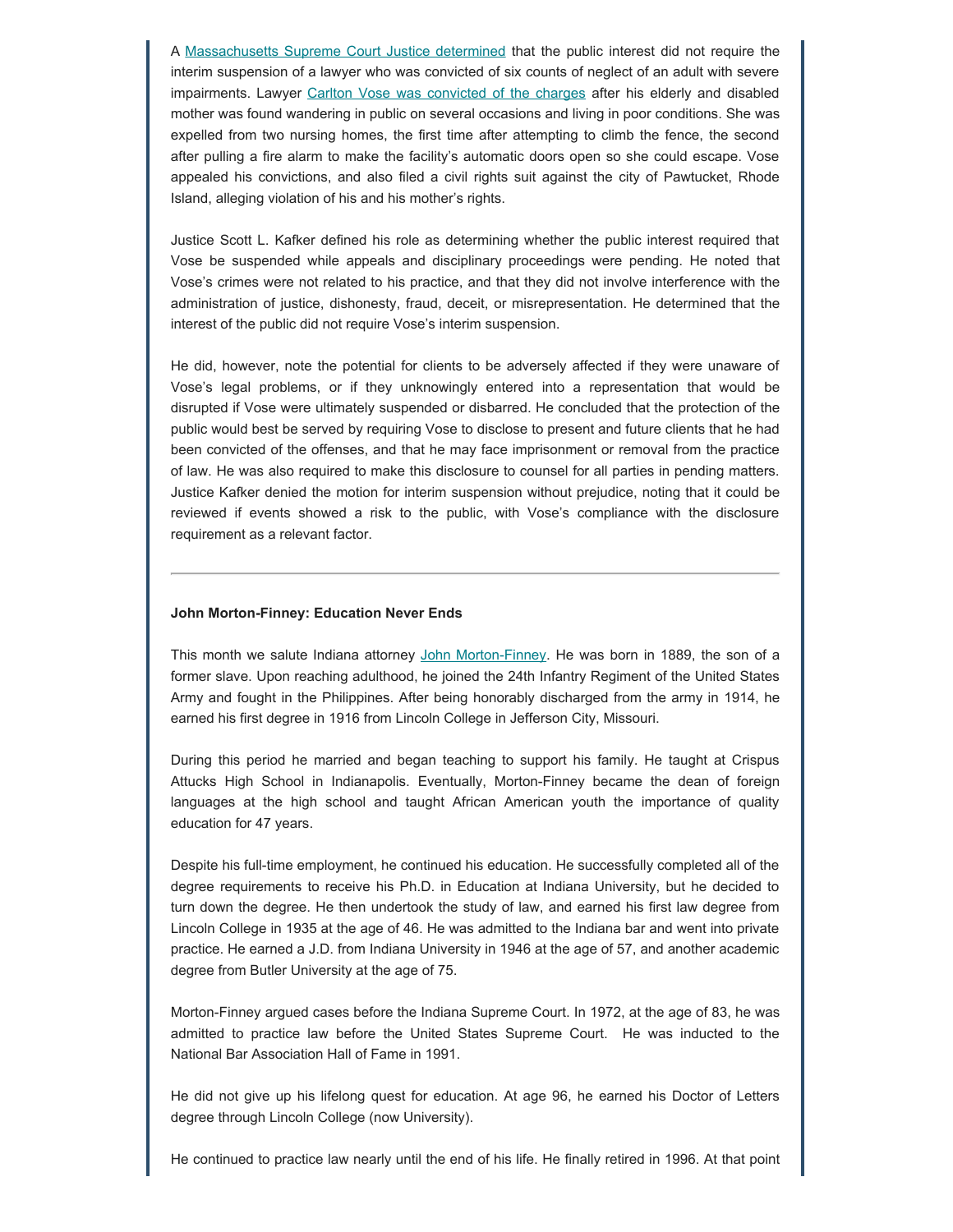he had been continuously practicing law for 61 years, after being first licensed at the age of 46. At age 107, he was one of the oldest practicing attorneys in the history of the United States.

Dr. John Morton-Finney died on January 28, 1998, at the age of 108. He once said of his lifelong devotion to learning, "I never stop studying. There's always lots to learn. When you stop learning, that's about the end of you."

#### **"The Client Will Do You in Every Time": Tales of Self-Sabotage**

As the saying goes, "The client will do you in every time." Surely every practicing attorney has tales of cases that were blown up because the client just had to say or do something against legal advice. [Here](https://www.thedaddest.com/trending/lawyers-legal-fails-fb/?fbclid=IwAR3DQ_HBhW9ru2_8MnsTb7R50bm-YIAkg7JoAMu-fPH8i_qyG5E-iu5sQAE) is a slideshow of attorneys recalling instances when the clients were their own worst enemy. Sure, it's clickbait, but still a fun read.



[Lawyers Concerned for Lawyers](https://www.lclpa.org/) (LCL) is a confidential and safe resource for Pennsylvania attorneys and their family members who may be struggling with their mental health or substance use. An astounding one in three legal professionals will face these issues at some point in their career. Since 1988, LCL has confidentially assisted and supported thousands of individuals who have faced a myriad of challenges (including grief, stress, anxiety, depression, eating disorders, gambling problems, problematic alcohol or prescription drug use, etc.), helping them navigate through dark and difficult times. Members of our profession are dying because they are afraid or unable to ask for help. If you or someone you know is struggling, please call us. You may save a life. There is help and there is hope.

### **Resource Guide [for the Legal Profession During COVID-19](https://www.lclpa.org/wp-content/uploads/2021/07/LCL-PA-COVID-Resource-Guide-Update-AUGUST-2021-1.pdf)**

### **Confidential 24/7 Helpline: 1-888-999-1941**

Lawyers-only support meetings Peer and staff support & resource coordination LCL resources are free, voluntary, & confidential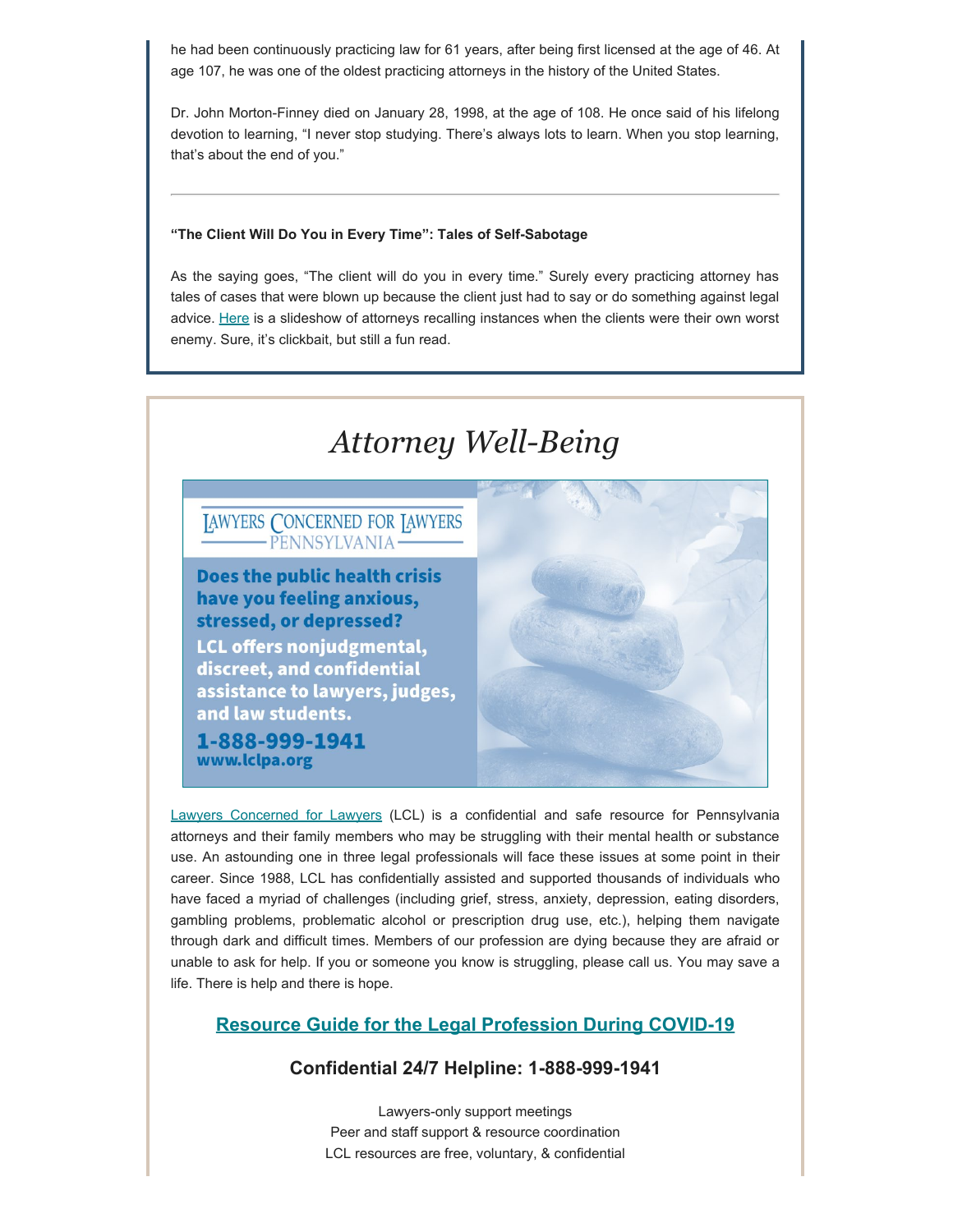# *Around the Court*



#### **Supreme Court of Pennsylvania Rules Committees**

On August 11, 2021, upon recommendation of the [Committee on Rules of Evidence](https://www.pacourts.us/courts/supreme-court/committees/rules-committees/committee-on-rules-of-evidence#:~:text=The%20Committee%20on%20Rules%20of,evidence%20law%20in%20the%20Commonwealth.), the Court ordered the adoption of Pennsylvania Rule of Evidence 413 governing the admissibility of evidence of immigration status. The catalyst for this rulemaking was a suggestion of the Pennsylvania Interbranch Commission for Gender, Racial and Ethnic Fairness for changes to the Pennsylvania Rules of Evidence to limit the admissibility of a party's or witness's immigration status. Click here for the [rule text](https://www.pacourts.us/Storage/media/pdfs/20210813/154112-ruleofevidence413isadopted.pdf) and [Committee report](https://www.pacourts.us/Storage/media/pdfs/20210813/154251-report-aug.11,2021.pdf). The rule becomes effective October 1, 2021.



#### **PA CLE Distance-Learning Update**

The Continuing Legal Education Board continues to monitor pandemic recovery and administer policy regarding the rules and regulations for continuing legal education. Policy regarding distance-learning accommodations is applied by compliance period. Continuing legal education requirements for compliance periods ending in 2021 may be completed through credits earned through live or pre-recorded online programs. Compliance periods ending in 2022 are subject to a cap on pre-recorded distance learning programs. Please review information on your specific compliance group [here](https://www.pacle.org/assets/pdfs/pacle-update-covid.pdf).

*Please note that CLE accommodations due to COVID-19 are subject to change. Check [www.pacle.org](http://www.pacle.org/) for the most current information.*

### *From the Pennsylvania Bar Association*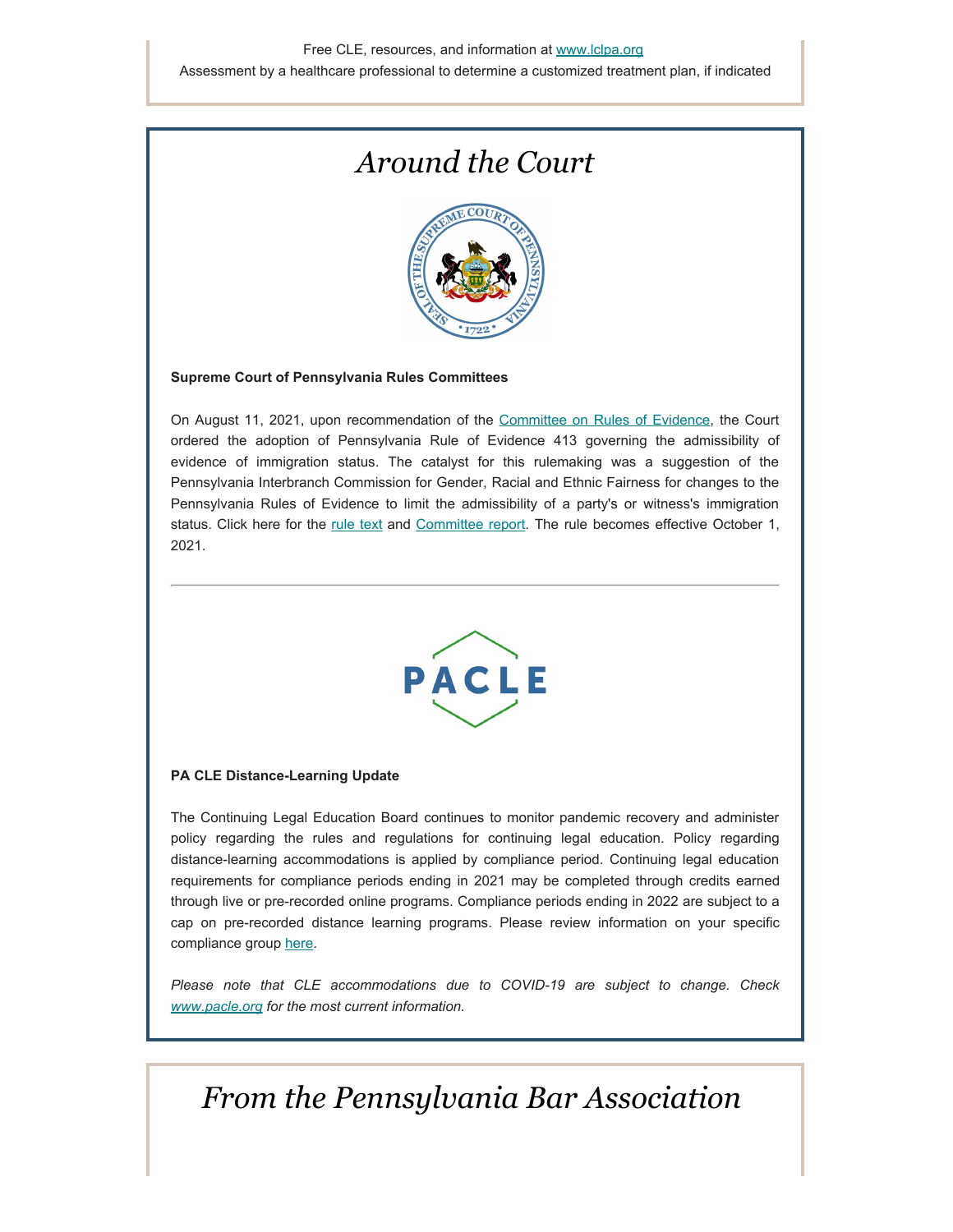

Based on data from the [Legal Services Corporation](https://www.lsc.gov/), 86% of low-income people with civil legal problems reported receiving no or insufficient legal assistance. The need for pro bono legal services only continues to increase.

The PBA offers guidance to Pennsylvania attorneys who answer the call to action and fulfill the responsibility noted in [Rule 6.1 of the Rules of Professional Conduct](https://www.padisciplinaryboard.org/for-attorneys/rules/rule/3/the-rules-of-professional-conduct#rule-188).

One easy way to get started is to register with [Pennsylvania Free Legal Answers.](https://www.pabar.org/site/For-Lawyers/Pro-Bono-Services/Pennsylvania-Free-Legal-Answers) This program offers attorneys a convenient pro bono opportunity and, more importantly, narrows the gap in access to justice in the commonwealth.

If you would like more information on providing pro bono services, please [contact us](https://www.pabar.org/site/About-PBA/Contact-the-PBA) or visit the [PBA website.](https://www.pabar.org/site/)

October is [Pro Bono Month](https://www.pabar.org/site/For-Lawyers/Pro-Bono-Services/Pro-Bono-Month), and the PBA is seeking to highlight the efforts of Pennsylvania attorneys volunteering legal representation to Pennsylvanians with limited income. If you or someone you know is performing pro bono legal work, contact Pro Bono Coordinator [David](mailto:David.Trevaskis@pabar.org) [Trevaskis](mailto:David.Trevaskis@pabar.org) to share that story.

*Please note that the Disciplinary Board of the Supreme Court of Pennsylvania and the Pennsylvania Bar Association (PBA) are separate organizations. For more information about PBA, visit their [website](https://www.pabar.org/site/).*

## *We Want To Hear From You...*

We are always on the lookout for stories of interest relating to legal ethics, new issues in the practice of law, lawyer wellness, and funny or just plain weird stories about the legal profession. If you come across something you think might be enlightening, educational, or entertaining to our readers or social media followers, [pass it along](mailto:dboard.news@pacourts.us). If you're our original source, there may be a hat tip in it for you.

### *Resources*

**[Pending Cases](https://www.padisciplinaryboard.org/cases/pending-cases)** [Recent Cases](https://www.padisciplinaryboard.org/cases/recent-cases)

[Case Research Collection](https://www.padisciplinaryboard.org/cases/case-research-collection) [Search Opinions](https://www.padisciplinaryboard.org/cases/opinions)

[FAQs – For the Public](https://www.padisciplinaryboard.org/for-the-public/resources) [FAQs – For Attorneys](https://www.padisciplinaryboard.org/for-attorneys/resources)